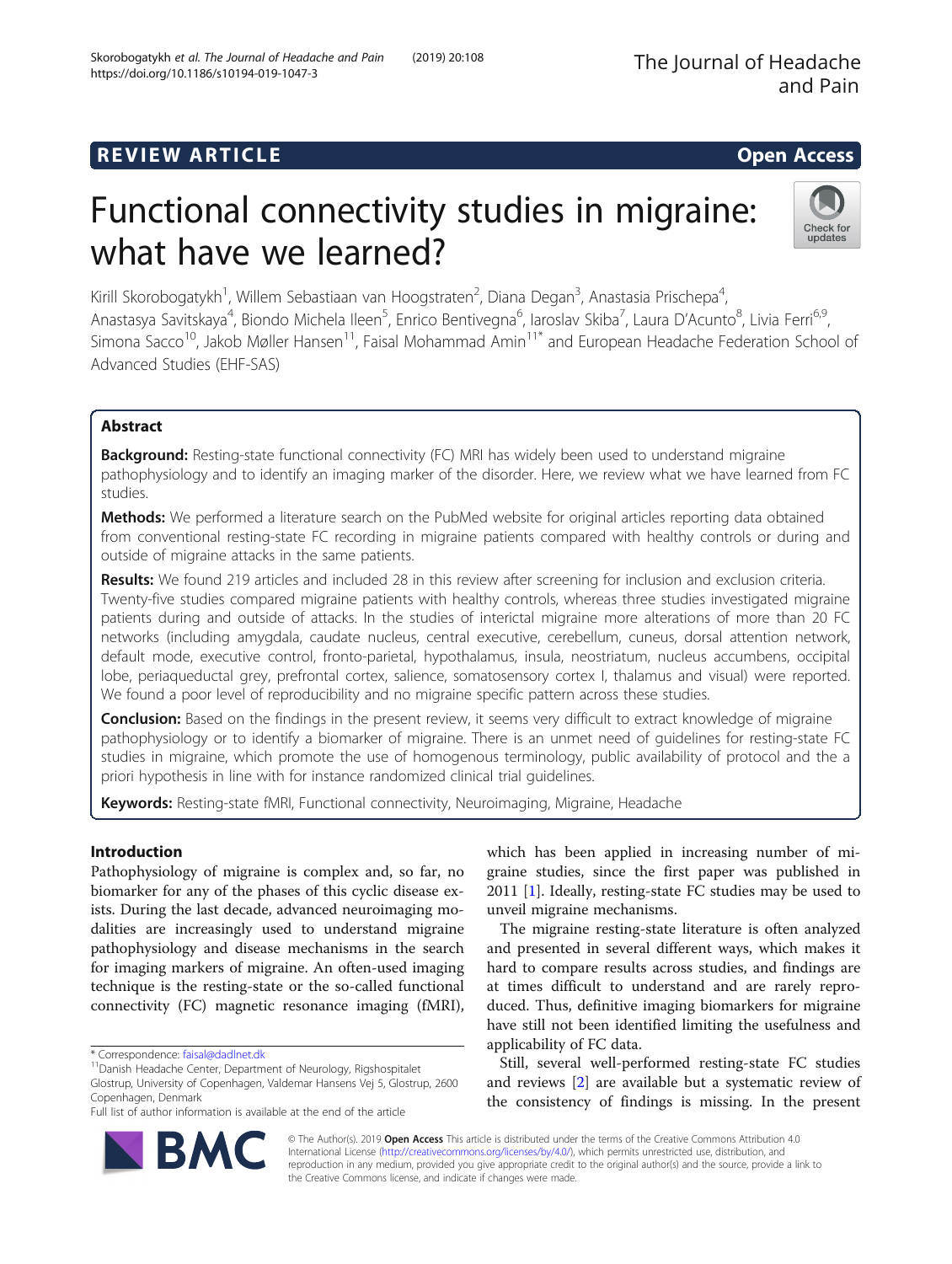review, we wish to provide an overview of all published conventional resting-state FC studies and discuss what we have learned so far based on FC findings.

#### Methods

## Literature search

Two authors (JMH and FMA) performed search on the PubMed.com website to identify all original articles with resting-state FC data in migraine patients. The literature search was finalized on Pubmed.com September 20th, 2018. We used the following search terms: #1 resting state fMRI and migraine, #2 functional connectivity and migraine, and #3 functional connectivity fMRI and migraine. The search was restricted to human studies published in English language within 10 years, up to September 20th, 2018. Reviews, pediatric studies, case-reports, all other headache diagnoses and letters were excluded. We also assessed reference lists of the found articles for additional relevant studies. Moreover, we excluded all studies that did not use conventional resting-state analysis but other modalities, e.g. functional connectivity density, Granger causality, amplitude of low-frequency fluctuations, and regional homogeneity. Articles, in which the method was not properly described or if data on the comparison to a non-headache control group was not available were also excluded (expect if migraine attacks were compared to an interictal phase). Finally, studies testing treatment effect were also excluded. These exclusion criteria were chosen to include comparable studies in this review.

#### Data extraction

To screen for inclusion and exclusion criteria, the senior authors (JMH and FMA) assessed all abstracts found in the initial search. The selected studies were then sent to the co-authors (KS, WSvH, DD, AP, AS, BMI, EB, IS, LDA, and LF) who then read the text and extracted further information, i.e. origin of study, study population, method and main findings.

#### Resting-state functional connectivity MRI

The imaging method is based on blood-oxygen-level dependent (BOLD) recordings of the resting brain (i.e. the person lying in the MRI scanner is relaxing with closed eyes, but not sleeping). Every voxel in the obtained image of the brain emits a signal with a specific frequency. The higher the degree of synchronization of signal frequency between two different voxels, the more functional connected are these voxels, and vice versa. Brain areas displaying a particular level of similarity represent a functional connectivity network. Thus, all areas in the brain are more or less functionally connected to each other. The use of this method depends on the change in the functional connectivity between areas in a

network, when measured in two different conditions or population samples.

#### Results

Our search strategy was finalized September 20th, 2018 and resulted in a total of 219 results, including 94 unique results, from which following were excluded: 15 reviews, 12 stimulation studies, nine non-conventional FC modalities, six examining effect of treatment (acupuncture), five non-migraine studies, five non-FC studies, four non-original articles, one pediatric study, and one study was retracted. Further eight studies were excluded because the method was not properly described or lack of a non-headache control group. One study was subsequently included from the reference lists. We ended up with a total of 28 studies, including 25 during the interictal phase (Table [1](#page-2-0)) and three during the ictal phase (Table [2\)](#page-5-0) of migraine (Fig. [1\)](#page-6-0). The studies were published between 2011 and 2017 and originated from five different countries, including China = 11; USA = 6; Italy = 6; Denmark = 4; Taiwan = 1.

#### Interictal migraine versus non-headache controls

Twenty-five published studies reported data comparing interictal migraine with non-migraine non-headache controls. In 12 studies a migraine without aura (MO) population was examined, while pure migraine with aura (MA) was only investigated in a single study. In four studies, data for both MA and MO groups were reported separately, whereas mixed results were reported in the remaining eight studies.

When comparing migraine patient to controls, the functional connectivity was changed within or with a number of different networks or seed areas: periaqueductal gray network [\[1,](#page-8-0) [23\]](#page-8-0), left [\[3,](#page-8-0) [7](#page-8-0)] dorsal [[5](#page-8-0)] and right [\[3,](#page-8-0) [25\]](#page-9-0) anterior cingulate cortex, fronto-parietal-network [[4\]](#page-8-0), right occipital lobe [\[5\]](#page-8-0), left medial [\[5](#page-8-0)] and bilateral [[7\]](#page-8-0) prefrontal cortex, right cerebellum [[5\]](#page-8-0), brainstem [\[5\]](#page-8-0), bilateral central executive network [\[6](#page-8-0), [20](#page-8-0)], left [\[16\]](#page-8-0) salience network [\[6](#page-8-0), [20](#page-8-0)], default mode network [\[6,](#page-8-0) [8,](#page-8-0) [14](#page-8-0), [15](#page-8-0), [20,](#page-8-0) [21](#page-8-0)], right thalamus [[7](#page-8-0)], right [[7](#page-8-0)] and anterior [\[9](#page-8-0)] insula, amygdala [\[9](#page-8-0), [10](#page-8-0), [24](#page-8-0)], bilateral caudate [\[11\]](#page-8-0), right nucleus accumbens [\[11\]](#page-8-0), hypothalamus  $[12]$  $[12]$  $[12]$ , right executive control network  $[13]$  $[13]$  $[13]$ , left dorsal attention network  $[16]$  $[16]$  $[16]$ , right cuneus  $[16]$ , visual network [[17](#page-8-0)], marginal division of neostriatum [\[18](#page-8-0)], primary visual cortex  $[19]$ , primary auditory cortex  $[19]$  and bilateral primary somatosensory cortex [\[26\]](#page-9-0). All areas with abnormal connectivity to the above-mentioned networks are shown in Table [1](#page-2-0) and Additional file [1](#page-7-0) and Fig. [2](#page-7-0).

#### Ictal migraine versus non-headache controls

Three conventional resting-state FC studies (one MA and two MO) have been published during compared to outside of migraine attacks. Following networks or areas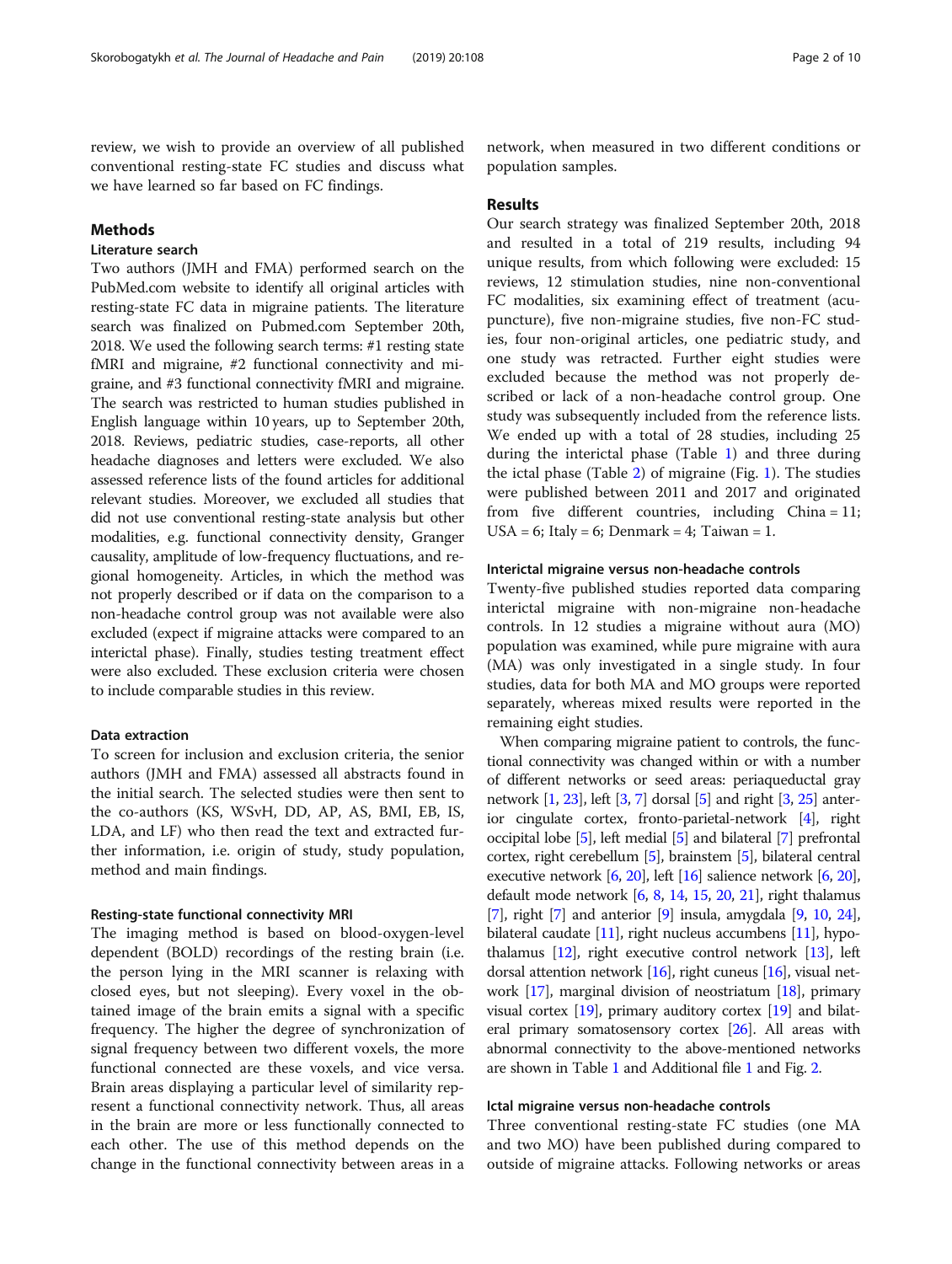| Study                                                | Population and method                                                                                                                                                                                                                  | <b>Findings</b>                                                                                                                                                                                                                                                                                                                                                                                                                                                                                                                            |
|------------------------------------------------------|----------------------------------------------------------------------------------------------------------------------------------------------------------------------------------------------------------------------------------------|--------------------------------------------------------------------------------------------------------------------------------------------------------------------------------------------------------------------------------------------------------------------------------------------------------------------------------------------------------------------------------------------------------------------------------------------------------------------------------------------------------------------------------------------|
| Mainero, 2011<br>Ann Neurol [1]<br>Origin: USA.      | 17 migraine (8 MA and 9 MO) patients were compared to 17<br>age- and sex-matched controls.<br>Seed-based approach using FSL. Seeds were used for PAG.                                                                                  | Migraine versus controls<br>PAG: increased FC with right ventrolateral prefrontal cortex, right<br>supramarginal gyrus, right anterior insula, right postcentral gyrus<br>(S1), right thalamus, left angular gyrus, left supramarginal gyrus/<br>parietal operculum (S2), and bilateral precentral gyrus (M1).<br>Decreased FC with right dorsolateral prefrontal cortex, right<br>lateral prefrontal cortex, right anterior cingulate, left dorsomedial<br>prefrontal cortex, left medial prefrontal cortex, and left anterior<br>insula. |
| Yuan K, 2012<br>PLoS One [3]<br>Origin: China.       | 21 MO patients were compared to 21 age- and sex-matched<br>controls.<br>Seed-based approach using FSL. Seed were bilaterally placed in<br>anterior cingulate cortex (ACC).                                                             | MO versus controls<br>Right ACC: increased FC with bilateral orbitofrontal cortex.<br>Left ACC: increased FC with bilateral orbitofrontal cortex and<br>right dorsolateral prefrontal cortex.                                                                                                                                                                                                                                                                                                                                              |
| Russo A, 2012<br>Cephalalgia [4]<br>Origin: Italy.   | 14 MO patients were compared to 14 age- and sex-matched<br>controls.                                                                                                                                                                   | MO versus controls<br>FPN: decreased FC with right middle frontal gyrus and right<br>dorsal ACC.                                                                                                                                                                                                                                                                                                                                                                                                                                           |
|                                                      | ICA-based approach using MATLAB to examine fronto-parietal<br>network (FPN).                                                                                                                                                           |                                                                                                                                                                                                                                                                                                                                                                                                                                                                                                                                            |
| Jin C, 2012 NMR<br>Biomed [5]<br>Origin: China.      | 21 MO were compared with 21 age- and sex-matched controls.<br>Seed-based approach using FSL. Seeds were used for left<br>medial prefrontal cortex (PFC), left dorsal ACC, right occipital<br>lobe, cerebellum and brainstem.           | MO versus controls<br>Dorsal ACC: increased FC of bilateral middle temporal lobe,<br>orbitofrontal cortex, and left dorsolateral prefrontal cortex.<br>Right occipital lobe: increased FC of left dorsolateral prefrontal<br>cortex and right middle cingulate cortex.<br>Left medial PFC: increased FC of bilateral dorsolateral prefrontal<br>cortex.<br>Right cerebellum: increased FC with the right medial PFC.<br>Brainstem: no changes were detected.                                                                               |
| Xue T, 2012<br>PLoS One [6]<br>Origin: China.        | 23 MO patients were compared with 23 age- and sex-matched<br>controls.<br>ICA-based and seed-based approach using FSL. Seed were used<br>for default mode network (DMN), central executive network<br>(CEN) and salience network (SN). | MO versus controls<br>Right CEN: increased FC with right middle frontal gyrus and<br>right anterior insula.<br>Left CEN: increased FC with left inferior frontal gyrus.<br>SN: decreased FC with right supplementary motor area.                                                                                                                                                                                                                                                                                                           |
| Xue T, 2013                                          | 18 MO patients were compared with 18 age- and sex-matched                                                                                                                                                                              | DMN: increased FC with right anterior insula.<br>MO versus controls                                                                                                                                                                                                                                                                                                                                                                                                                                                                        |
| NMR Biomed [7]                                       | controls.                                                                                                                                                                                                                              | Left ACC: increased FC with bilateral frontal lobe and left                                                                                                                                                                                                                                                                                                                                                                                                                                                                                |
| Origin: China.                                       | Seed-based approach using MATLAB. Seeds were used for left<br>ACC, right thalamus, bilateral PFC and right insula.                                                                                                                     | parietal lobe.<br>Right thalamus: increased FC with bilateral caudate, left<br>temporal lobe and right putamen.<br>Left PFC: increased FC with right precuneus and bilateral parietal<br>lobe.<br>Right PFC: increased FC with bilateral parietal lobe and left<br>temporal lobe.<br>Right insula: increased FC with left temporal pole, right frontal<br>lobe, and left parietal lobe.                                                                                                                                                    |
| J Headache Pain controls.                            | Tessitore A, 2013 20 MO patients were compared with 20 age- and sex-matched                                                                                                                                                            | MO versus controls<br>DMN: decreased FC with left superior prefrontal gyrus and left                                                                                                                                                                                                                                                                                                                                                                                                                                                       |
| $\lceil 8 \rceil$<br>Origin: Italy.                  | ICA-based approach using FSL to identify DMN among a total<br>of 40 networks.                                                                                                                                                          | temporal pole.                                                                                                                                                                                                                                                                                                                                                                                                                                                                                                                             |
| Schwedt TJ,                                          | 20 chronic migraine patients were compared with 20 controls.                                                                                                                                                                           | Chronic migraine versus controls<br>Anterior insula: atypical FC with pulvinar, middle temporal<br>cortex, mediodorsal thalamus, precuneus, PAG, cinqulate cortex,<br>and inferior parietal cortex.<br>Amygdala: atypical FC with superior frontal cortex and occipital<br>cortex.                                                                                                                                                                                                                                                         |
| 2013 Headache<br>[9]<br>Origin: USA.                 | Seed-based approach using in-house developed software. Seeds<br>were placed in ACC and bilaterally anterior insula and<br>amygdala.                                                                                                    |                                                                                                                                                                                                                                                                                                                                                                                                                                                                                                                                            |
| Hadjikhani, 2013<br>Cephalalgia [10]<br>Origin: USA. | 22 migraine (11 MA and 11 MO) patients were compared to 20<br>healthy controls.                                                                                                                                                        | Migraine versus controls<br>Amygdala: increased FC with anterior insula, secondary<br>somatosensory cortex (S2) and thalamus.                                                                                                                                                                                                                                                                                                                                                                                                              |
|                                                      | Seed-based approach using FSL. Seeds were placed in right and<br>left amygdala.                                                                                                                                                        |                                                                                                                                                                                                                                                                                                                                                                                                                                                                                                                                            |
| Yuan K, 2013 J<br>Pain [11]<br>Origin: China.        | 40 MO patients were compared to 40 age- and sex-matched<br>controls.                                                                                                                                                                   | MO versus controls<br>Right caudate: increased FC with left insula and left putamen.<br>Left caudate: increased FC with bilateral hippocampal gyrus, left<br>amygdala, left insula and left putamen.                                                                                                                                                                                                                                                                                                                                       |
|                                                      | Seed-based approach using FSL. Seeds were used subregions of                                                                                                                                                                           |                                                                                                                                                                                                                                                                                                                                                                                                                                                                                                                                            |

<span id="page-2-0"></span>Table 1 Functional connectivity MRI during the interictal phase of migraine compared with non-migraine controls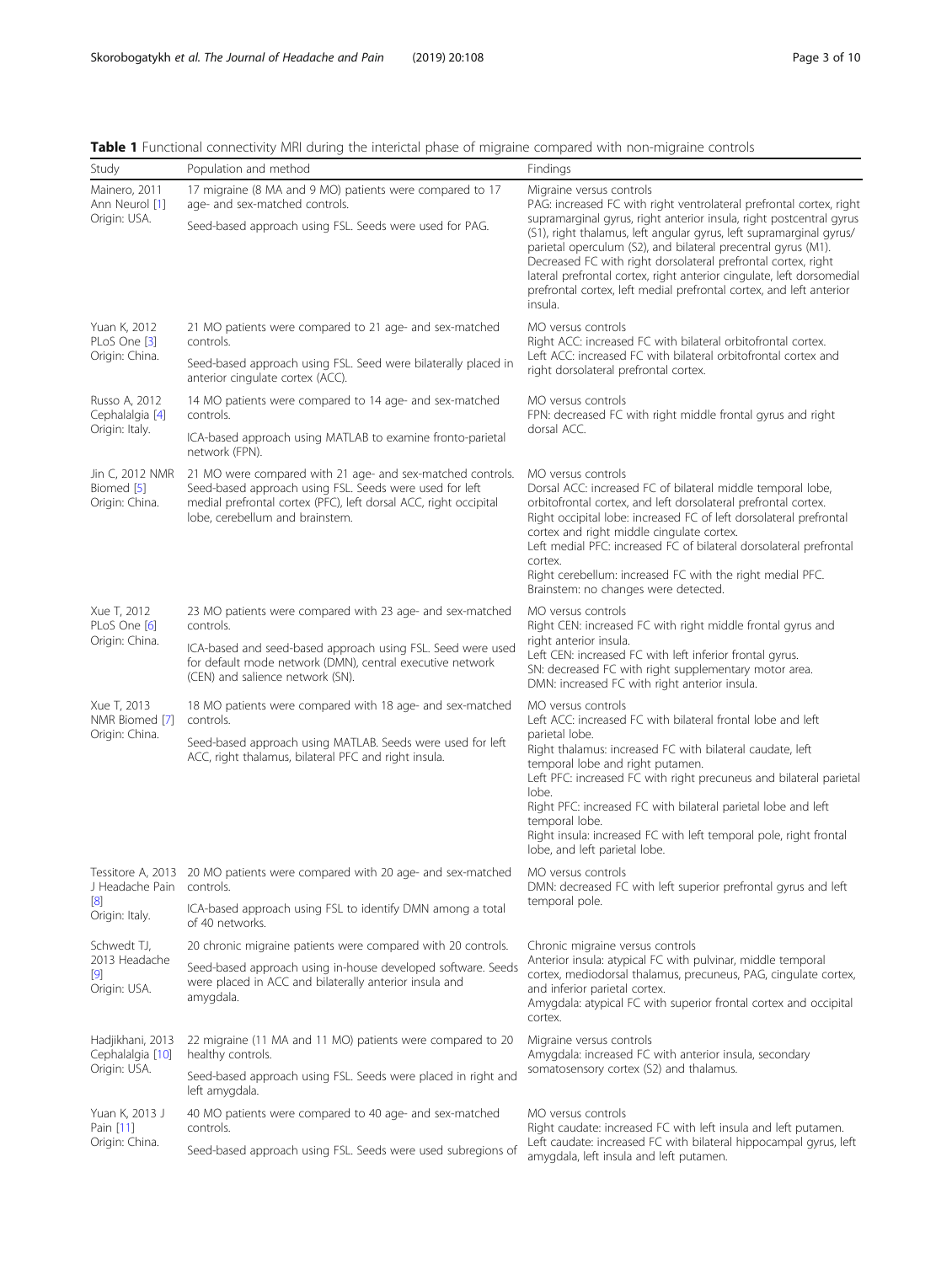| Study                                                       | Population and method                                                                                                                                                                                                                                                           | Findings                                                                                                                                                                                                                                                                                                                                                                                                                                                                                                                                                                                                                                                                                                                                                                                                                                                                                                                                                                                                                                                                                                                                                          |
|-------------------------------------------------------------|---------------------------------------------------------------------------------------------------------------------------------------------------------------------------------------------------------------------------------------------------------------------------------|-------------------------------------------------------------------------------------------------------------------------------------------------------------------------------------------------------------------------------------------------------------------------------------------------------------------------------------------------------------------------------------------------------------------------------------------------------------------------------------------------------------------------------------------------------------------------------------------------------------------------------------------------------------------------------------------------------------------------------------------------------------------------------------------------------------------------------------------------------------------------------------------------------------------------------------------------------------------------------------------------------------------------------------------------------------------------------------------------------------------------------------------------------------------|
|                                                             | the basal ganglia (bilateral caudate and right nucleus<br>accumbens).                                                                                                                                                                                                           | Right nucleaus accumbens: increased FC with bilateral<br>parahippocampal gyrus, bilateral ACC, bilateral orbitofrontal<br>cortex, and left posterior cingulate cortex.                                                                                                                                                                                                                                                                                                                                                                                                                                                                                                                                                                                                                                                                                                                                                                                                                                                                                                                                                                                            |
| Moulton EA,<br>2014 PLoS One                                | 12 MO patients were compared with 12 age- and sex-matched<br>controls.                                                                                                                                                                                                          | MO versus controls<br>Hypothalamus: increased FC with right precentral gyrus, right                                                                                                                                                                                                                                                                                                                                                                                                                                                                                                                                                                                                                                                                                                                                                                                                                                                                                                                                                                                                                                                                               |
| $[12]$<br>Origin: USA.                                      | Seed-based approach using FSL. Seeds were used for<br>hypothalamus.                                                                                                                                                                                                             | middle frontal gyrus, left superior parietal gyrus/supramarginal<br>gyrus, left inferior temporal gyrus, right planum polare, left<br>temporal pole, left middle temporal gyrus, left parahippocampal<br>gyrus, left superior temporal gyrus, bilateral hippocampus, left<br>caudate, right nucleus coeruleus, bilateral pontine nuclei, left<br>cerebellar crus I and II, bilateral cerebellar lobule V, right<br>cerebellar lobules V and VI, left vermal lobules VIIIa and VIIIb and<br>left dentate nucleus.<br>Decreased FC with right precentral gyrus, left frontal pole, left<br>paracingulate gyrus, right superior frontal gyrus, right fusiform<br>gyrus and left lingual gyrus.                                                                                                                                                                                                                                                                                                                                                                                                                                                                       |
| Headache [13]<br>Origin: Italy.                             | Tessitore A, 2015 20 MA and 20 MO patients were compared to 20 age- and sex-<br>matched controls.                                                                                                                                                                               | MA versus controls<br>Right ECN: Decreased FC with right middle frontal gyrus and<br>dorsal ACC.                                                                                                                                                                                                                                                                                                                                                                                                                                                                                                                                                                                                                                                                                                                                                                                                                                                                                                                                                                                                                                                                  |
|                                                             | ICA-based approach using FSL to identify executive control<br>network (ECN) among a total of 40 networks.                                                                                                                                                                       | MO versus controls<br>Right ECN: Decreased FC with right middle frontal gyrus and<br>dorsal ACC.                                                                                                                                                                                                                                                                                                                                                                                                                                                                                                                                                                                                                                                                                                                                                                                                                                                                                                                                                                                                                                                                  |
| Zhang J, 2016J<br>Headache Pain                             | 22 MO patients were compared with 22 healthy matched<br>controls.                                                                                                                                                                                                               | MO versus controls<br>DMN: increased FC with left posterior cingulate cortex and left                                                                                                                                                                                                                                                                                                                                                                                                                                                                                                                                                                                                                                                                                                                                                                                                                                                                                                                                                                                                                                                                             |
| [14]<br>Origin: China.                                      | ICA-based approach using MATLAB to identify DMN among a<br>total of 20 networks.                                                                                                                                                                                                | precuneus.                                                                                                                                                                                                                                                                                                                                                                                                                                                                                                                                                                                                                                                                                                                                                                                                                                                                                                                                                                                                                                                                                                                                                        |
| Coppola G, 2016                                             | 18 MO patients were compared to 19 healthy volunteers.                                                                                                                                                                                                                          | MO versus controls                                                                                                                                                                                                                                                                                                                                                                                                                                                                                                                                                                                                                                                                                                                                                                                                                                                                                                                                                                                                                                                                                                                                                |
| J Headache Pain<br>$[15]$<br>Origin: Italy.                 | ICA-based approach using MATLAB, where a total of 39<br>networks were identified.                                                                                                                                                                                               | DMN: decreased FC with a network composed of the<br>visuospatial system and medial visual cortical areas.                                                                                                                                                                                                                                                                                                                                                                                                                                                                                                                                                                                                                                                                                                                                                                                                                                                                                                                                                                                                                                                         |
| Niddam DM,<br>2016 Cephalalgia<br>$[16]$<br>Origin: Taiwan. | 26 MA and 26 MO patients were compared with 26 age- and<br>sex-matched controls.<br>Seed-based approach using MATLAB. Seeds were used for DMN<br>(posterior cingulate cortex), dorsal attention network (DAN)<br>(middle frontal gyrus), SN (anterior insula) and right cuneus. | MA versus controls<br>Left DAN: increased FC with right orbital gyrus, left rectal gyrus,<br>right fusiform gyrus, right middle temporal gyrus and right<br>parahippocampal gyrus.<br>Left SN: decreased FC with bilateral cuneus, left superior occipital<br>gyrus, right lingual gyrus, left fusiform gyrus and left middle<br>temporal gyrus.<br>Right cuneus: increased FC with left cingulate gyrus, bilateral<br>precuneus and bilateral posterior cingulate. Decreased FC with<br>bilateral insula, bilateral middle frontal gyrus, bilateral claustrum,<br>bilateral lentiform nucleus, right inferior frontal gyrus, bilateral<br>cingulate gyrus and bilateral superior frontal gyrus.<br>MO versus controls<br>Left DAN: increased FC with right middle temporal gyrus, right<br>parahippocampal gyrus, right middle occipital gyrus and right<br>fusiform gyrus.<br>MA versus MO<br>Left SN: decreased FC with bilateral cuneus, bilateral lingual<br>gyrus, left middle temporal gyrus and middle occipital gyrus.<br>Right cuneus: increased FC with left middle frontal gyrus,<br>bilateral cingulate gyrus and right precuneus. Decreased FC with |
| Tedeschi G,                                                 | 20 MA and 20 MO patients were compared to 20 healthy                                                                                                                                                                                                                            | bilateral insula, bilateral claustrum, right lentiform nucleus, right<br>inferior frontal gyrus and left middle frontal gyrus.<br>MA versus MO                                                                                                                                                                                                                                                                                                                                                                                                                                                                                                                                                                                                                                                                                                                                                                                                                                                                                                                                                                                                                    |
| 2016Cephalalgia<br>$[17]$                                   | controls.<br>ICA-based approach using FSL to examine visual network (VN)                                                                                                                                                                                                        | VN: increased FC with right lingual gyrus.<br>MA versus MO/controls                                                                                                                                                                                                                                                                                                                                                                                                                                                                                                                                                                                                                                                                                                                                                                                                                                                                                                                                                                                                                                                                                               |
| Origin: Italy.                                              | among a total of 40 networks.                                                                                                                                                                                                                                                   | VN: no changes were found.                                                                                                                                                                                                                                                                                                                                                                                                                                                                                                                                                                                                                                                                                                                                                                                                                                                                                                                                                                                                                                                                                                                                        |
| Chen Z, 2016 J<br>Headache Pain<br>[18]<br>Origin: China.   | 18 episodic migraine, 16 chronic migraine and 44 medication<br>overuse headache (MOH) + chronic migraine patients were<br>compared to 32 normal controls.                                                                                                                       | Episodic migraine versus controls<br>Right MdNS: increased FC with right ACC and decreased FC with<br>right insula.<br>Left MdNS: increased FC with right precentral gyrus and<br>decreased FC with right insula.                                                                                                                                                                                                                                                                                                                                                                                                                                                                                                                                                                                                                                                                                                                                                                                                                                                                                                                                                 |

Table 1 Functional connectivity MRI during the interictal phase of migraine compared with non-migraine controls (Continued)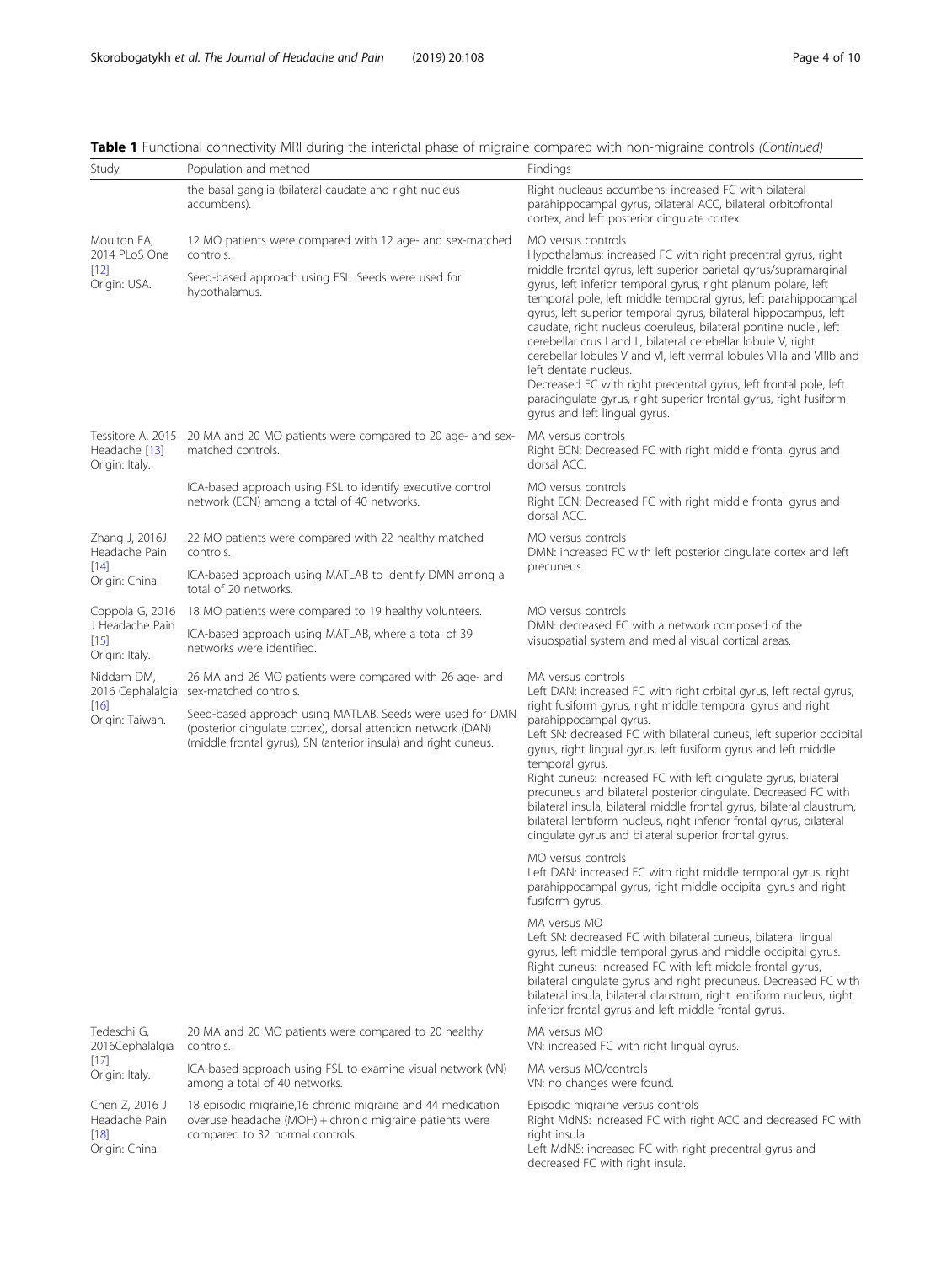| Study                                                                         | Population and method                                                                                                                                                                                                                                                                | Findings                                                                                                                                                                                                                                                                                                                                                                                                                                                                              |
|-------------------------------------------------------------------------------|--------------------------------------------------------------------------------------------------------------------------------------------------------------------------------------------------------------------------------------------------------------------------------------|---------------------------------------------------------------------------------------------------------------------------------------------------------------------------------------------------------------------------------------------------------------------------------------------------------------------------------------------------------------------------------------------------------------------------------------------------------------------------------------|
|                                                                               | Seed-based approach using MATLAB. Seeds were bilaterally<br>placed in the marginal division of neostriatum (MdNS).                                                                                                                                                                   | Chronic migraine versus controls<br>Right MdNS: increased FC with right middle temporal gyrus.<br>Left MdNS: increased FC with bilateral middle frontal gyrus and<br>left hippocampus.                                                                                                                                                                                                                                                                                                |
|                                                                               |                                                                                                                                                                                                                                                                                      | MOH + chronic migraine versus controls<br>Right MdNS: increased FC with right interior temporal gyrus and<br>left parahippocampal gyrus.<br>Left MdNS: increased FC with right middle frontal gyrus.                                                                                                                                                                                                                                                                                  |
| Hodkinson DJ,<br>2016 eNeuro<br>$[19]$                                        | 40 migraine patients were compared to 40 matched healthy<br>controls.                                                                                                                                                                                                                | Migraine versus controls<br>V1: reduced anticorrelation to precuneus and decreased positive<br>correlations to inferior occipital cortex/middle occipital cortex.                                                                                                                                                                                                                                                                                                                     |
| Origin: USA                                                                   | Seed-based approarch using M MATLAB. Seeds were used for<br>networks of vision (V1), audition (primary auditory cortex) and<br>somatosensation (S1).                                                                                                                                 | Primary auditory cortex: reduced anticorrelation to PFC,<br>dorsolateral PFC, precuneus, posterior cingulate cortex and<br>lateral parietal cortex. Decreased positive correlations to insula,<br>opercular cortex, posterior central sulcus and anterior temporal<br>lobe.                                                                                                                                                                                                           |
|                                                                               |                                                                                                                                                                                                                                                                                      | S1: No changes were found.                                                                                                                                                                                                                                                                                                                                                                                                                                                            |
| Androulakis M,<br>2017 Neurology                                              | 29 chronic migraine patients were compared to 29 age- and<br>sex-matched controls.                                                                                                                                                                                                   | Overall connectivity was decreased in all three networks in the<br>chronic migraine group compared to controls.                                                                                                                                                                                                                                                                                                                                                                       |
| $[20]$<br>Origin: USA.                                                        | Seed-based approach using MATLAB. Seeds were used for SN,<br>CEN and DMN.                                                                                                                                                                                                            | Changes were associated with moderate to severe headache<br>and allodynia.                                                                                                                                                                                                                                                                                                                                                                                                            |
| Lo Buono V,<br>2017 <sub>1</sub><br>Headache Pain<br>$[21]$<br>Origin: Italy. | 14 MA patients, 14 MO patients and 14 matched controls.                                                                                                                                                                                                                              | MA versus MO<br>DMN: increased FC of bilateral central opercular cortex, right<br>insular cortex, bilateral first and second Heschl's gyrus, left<br>superior temporal gyrus, bilateral lingual gyrus, right occpipital<br>fusiform gyrus, and left occipital pole.                                                                                                                                                                                                                   |
|                                                                               | ICA-based approach using FSL. DMN was examined.                                                                                                                                                                                                                                      | MA versus controls<br>DMN: Increased FC of bilateral Heschl's gyrus, bilateral planum<br>temporale, and left superior temporal gyrus.                                                                                                                                                                                                                                                                                                                                                 |
|                                                                               |                                                                                                                                                                                                                                                                                      | MO versus controls<br>DMN: Increased FC of bilateral lingual gyrus, occcipital fusiform<br>gyrus, occipital pole, and cingulate gyrus.                                                                                                                                                                                                                                                                                                                                                |
| Hougaard A,<br>2017 Eur J<br>Neurol [22]<br>Origin: Denmark.                  | 40 MA patients were compared to 40 age- and sex-matched<br>controls.                                                                                                                                                                                                                 | Seed-based approach<br>No difference was found in any examined network.                                                                                                                                                                                                                                                                                                                                                                                                               |
|                                                                               | Seed-based and ICA-based approaches using FSL. Seeds were<br>used for DMN, primary visual cortex, lateral geniculate nucleus,<br>PAG, amygdala, inferior frontal gyrus, superior parietal lobule, in<br>ferior parietal lobule, pars opercularis, visual area V2, V3A, V4<br>and V5. | ICA-based approach<br>No changes were detected in 30 analysed networks.                                                                                                                                                                                                                                                                                                                                                                                                               |
| Chen Z, 2017 J<br>Headache Pain                                               | 18 episodic migraine patients (15 MO, 3 MA) were compared<br>with 18 healthy controls.                                                                                                                                                                                               | Episodic migraine versus controls<br>Right ventrolateral PAG: decreased FC with left precentral gyrus.<br>Left ventrolateral PAG: decreased FC with left precentral gyrus,<br>left middle frontal gyrus, left inferior frontal gyrus, bilateral<br>middle temporal gyrus, right superior frontal gyrus and right<br>supplementary motor area.<br>Left dorsolateral PAG: decreased FC with right pars triangularis of<br>inferior frontal gyrus and the medial superior frontal gyrus. |
| $[23]$<br>Origin: China.                                                      | Seed-based approach using MATLAB. Seeds were used for PAG,<br>incl. Bilateral ventrolateral PAG, lateral PAG, dorsolateral PAG,<br>and dorsomedial PAG.                                                                                                                              |                                                                                                                                                                                                                                                                                                                                                                                                                                                                                       |
| Chen Z, 2017 J<br>Headache Pain<br>$[24]$<br>Origin: China.                   | 18 episodic migraine and 16 chronic migraine patients were<br>compared to 18 normal controls.                                                                                                                                                                                        | Episodic migraine versus controls<br>Left amygdala: increased FC with left middle cingulate gyrus and<br>left precuneus.<br>Right amygdala: no change.                                                                                                                                                                                                                                                                                                                                |
|                                                                               | Seed-based approach using MATLAB. Seed were bilaterally<br>placed in amygdala.                                                                                                                                                                                                       | Chronic migraine versus controls<br>Left amygdala: no change.<br>Right amygdala: decreased FC with right inferior occipital lobe<br>and right middle occipital lobe.                                                                                                                                                                                                                                                                                                                  |
|                                                                               |                                                                                                                                                                                                                                                                                      | Chronic versus episodic migraine<br>Left amygdala: inferior temporal gyrus, right orbital part of<br>superior frontal gyrus, left fusiform, right postcentral gyrus, left<br>rectus, right amygdala and left precentral gyrus.<br>Right amygdala: inferior temporal gyrus, left middle cingulate                                                                                                                                                                                      |

Table 1 Functional connectivity MRI during the interictal phase of migraine compared with non-migraine controls (Continued)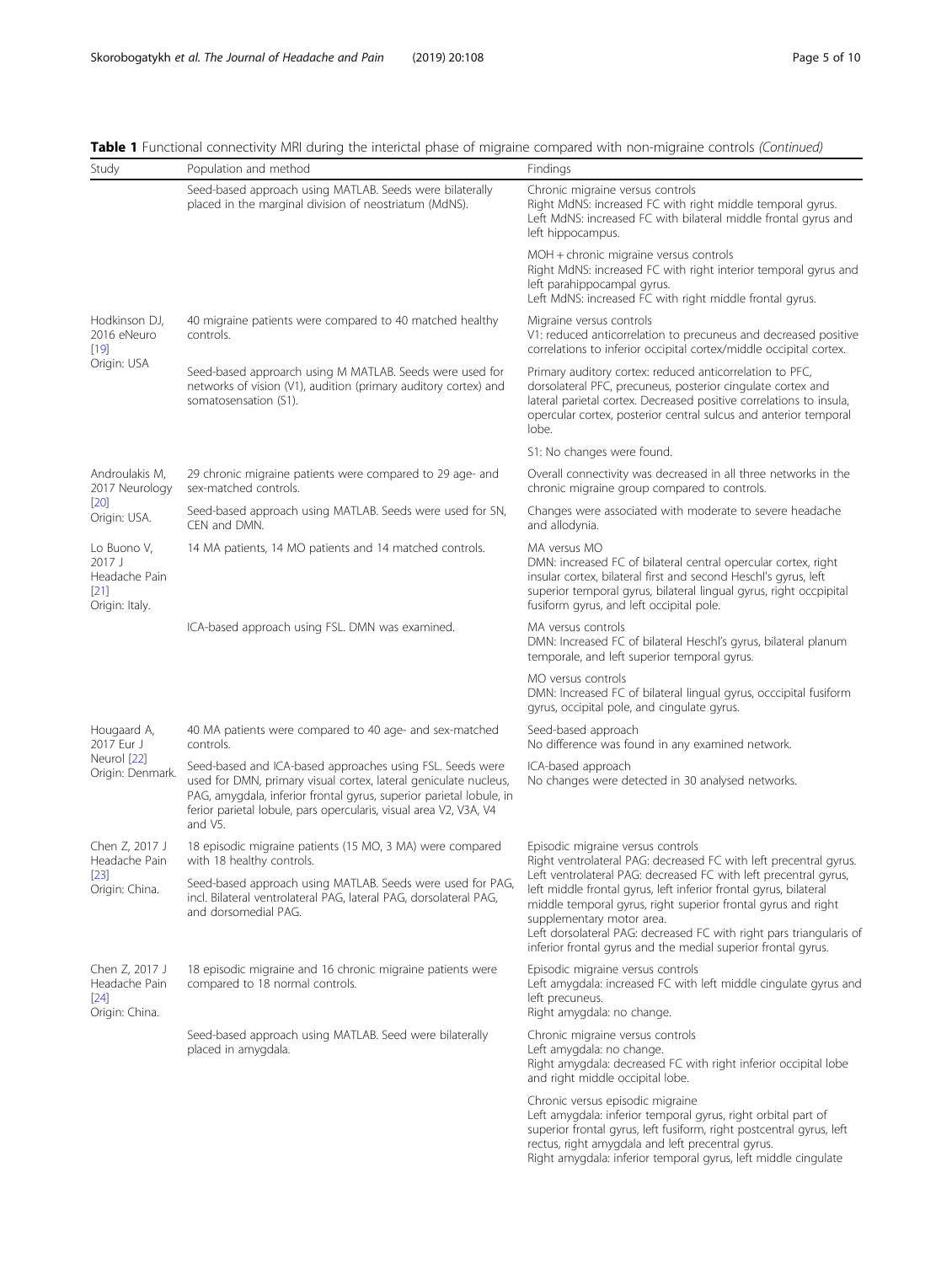| Study                                            | Population and method                                                                                                                                                                                                    | Findings                                                                                                                                                                                                                                                                                                                                                                                                                                                                                                                                                        |
|--------------------------------------------------|--------------------------------------------------------------------------------------------------------------------------------------------------------------------------------------------------------------------------|-----------------------------------------------------------------------------------------------------------------------------------------------------------------------------------------------------------------------------------------------------------------------------------------------------------------------------------------------------------------------------------------------------------------------------------------------------------------------------------------------------------------------------------------------------------------|
|                                                  |                                                                                                                                                                                                                          | gyrus, left orbital part of medial frontal gyrus, left temporal pole,<br>right orbital part of inferior frontal gyrus, right anterior cingulate<br>gyrus and left orbital part of inferior frontal gyrus.                                                                                                                                                                                                                                                                                                                                                       |
| Yu D, 2017 Mol<br>Pain [25]<br>Origin: China.    | 31 MO patients were compared with 31 age- and education-<br>matched controls.                                                                                                                                            | MO versus controls<br>Right ACC: decreased FC with PFC and posterior cingulate<br>cortex.<br>Left PFC: decreased FC with left insula and posterior parietal<br>cortex.                                                                                                                                                                                                                                                                                                                                                                                          |
|                                                  | Seed-based and ICA-based approaches using FSL. Seeds were<br>used for DMN (medial PFC and posterior cingulate cortex), CEN<br>(dorsloteral PFC and posterior parietal cortex) and SN (frontoin<br>sular cortex and ACC). | No increased FC was found.                                                                                                                                                                                                                                                                                                                                                                                                                                                                                                                                      |
| Zhang J, 2017 J<br>Neurol [26]<br>Origin: China. | 30 MO patients were compared to 31 healthy controls.                                                                                                                                                                     | MO versus controls<br>Left S1: increased FC with left anterior parietal lobe, right<br>superior parietal lobe, right S1, bilateral premotor cortex, right<br>inferior frontal gyrus, right insula, right temporal lobe, left<br>primary motor cortex and right middle occipital gyrus.<br>Right S1: decreased FC with bilateral premotor cortex, bilateral<br>superior frontal gyrus, bilateral ACC, pons, left insula, bilateral S1,<br>bilateral paracentral lobule, right temporal lobe, right cerebellum<br>lobule VIIIb and left inferior parietal lobule. |
|                                                  | Seed-based approach using MATLAB. Seeds were bilaterally<br>placed in primary somatosensory cortex (S1).                                                                                                                 |                                                                                                                                                                                                                                                                                                                                                                                                                                                                                                                                                                 |

<span id="page-5-0"></span>Table 1 Functional connectivity MRI during the interictal phase of migraine compared with non-migraine controls (Continued)

MA Migraine with aura, MO Migraine without aura, FSL FMRIB Software Library, FC Functional connectivity, ACC Anterior cingulate cortex, ICA Independent component analysis, CEN Central executive network, DAN Dorsal attention network, DMN Default mode network, ECN Executive control network, FPN Frontoparietal network, PAG Periaqueductal gray, PFC Prefrontal cortex, SN Salience network, VN Visual network, MdNS Marginal division of neostriatum

| Study                                                          | Population and method                                                                                                                                                                                                                   | Findings                                                                                                                                                                                                                                                                                                                              |
|----------------------------------------------------------------|-----------------------------------------------------------------------------------------------------------------------------------------------------------------------------------------------------------------------------------------|---------------------------------------------------------------------------------------------------------------------------------------------------------------------------------------------------------------------------------------------------------------------------------------------------------------------------------------|
| Amin FM, 2016<br>Neurology [27]                                | 16 MO patients were scanned during and before drug provoked<br>attack.<br>Origin: Denmark. Control group consisted of 15 MO patients who were scanned<br>before and after a vasodilator drug which did not provoke<br>migraine attacks. | During versus before attack<br>SN: increased FC of bilateral opercular part of inferior frontal<br>gyrus.<br>SMN: increased FC of right premotor cortex and decreased of left<br>visual cortex.<br>DMN: increased FC of left primary auditory, secondary<br>somatosensory, premotor, and visual cortices.                             |
|                                                                | Seed-based approach using MATLAB. Seeds were used for SN,<br>sensorimotor network (SMN) and DMN.                                                                                                                                        | Control group<br>No change was seen between before and after attack<br>recordings.                                                                                                                                                                                                                                                    |
| Hougaard A,<br>2017 Hum Brain<br>Mapp [28]<br>Origin: Denmark. | 16 MA patients were scanned during and outside of a natural<br>provoked attack.                                                                                                                                                         | Seed-based approach<br>Attack versus non-attack condition<br>Left pons: increased FC of left primary somatosensory cortex<br>(corresponding to the head and face somatotopic areas).<br>Moreover, increased FC of left superior parietal lobule.<br>Aura-side V5: increased FC with lower middle frontal gyrus<br>(flipped analysis). |
|                                                                | Seed-based and ICA-based approaches using FSL. Seeds were<br>bilaterally placed in cortical visual areas (primary visual cortex,<br>V3, V4, V5), lateral geniculate nucleus, and pons.                                                  | ICA-based approach<br>No changes were detected in 56 analysed networks.                                                                                                                                                                                                                                                               |
| Amin FM, 2018<br>Cephalalgia [29]<br>Origin: Denmark.          | 17 MO patients were scanned during and outside of a natural<br>provoked attack.                                                                                                                                                         | Attack versus non-attack condition<br>Right thalamus: increased FC with left superior parietal lobule,<br>left insular cortex, left primary motor cortex, left supplementary<br>motor area and left orbitofrontal cortex. Moreover, decreased FC<br>with right primary somatosensory cortex and right premotor<br>cortex.             |
|                                                                | Seed-based approach using FSL. Seed were bilaterally placed in<br>thalamus, pons, cerebellum crus I, and cerebellum lobule VI.                                                                                                          | No change in FC was detected for the remaining seeds.                                                                                                                                                                                                                                                                                 |

#### Table 2 Functional connectivity MRI during and outside of the ictal phase of migraine

MA Migraine with aura, MO Migraine without aura, FSL FMRIB Software Library, FC Functional connectivity, ICA Independent component analysis, DMN Default mode network, SMN Sensorimotor network, SN Salience network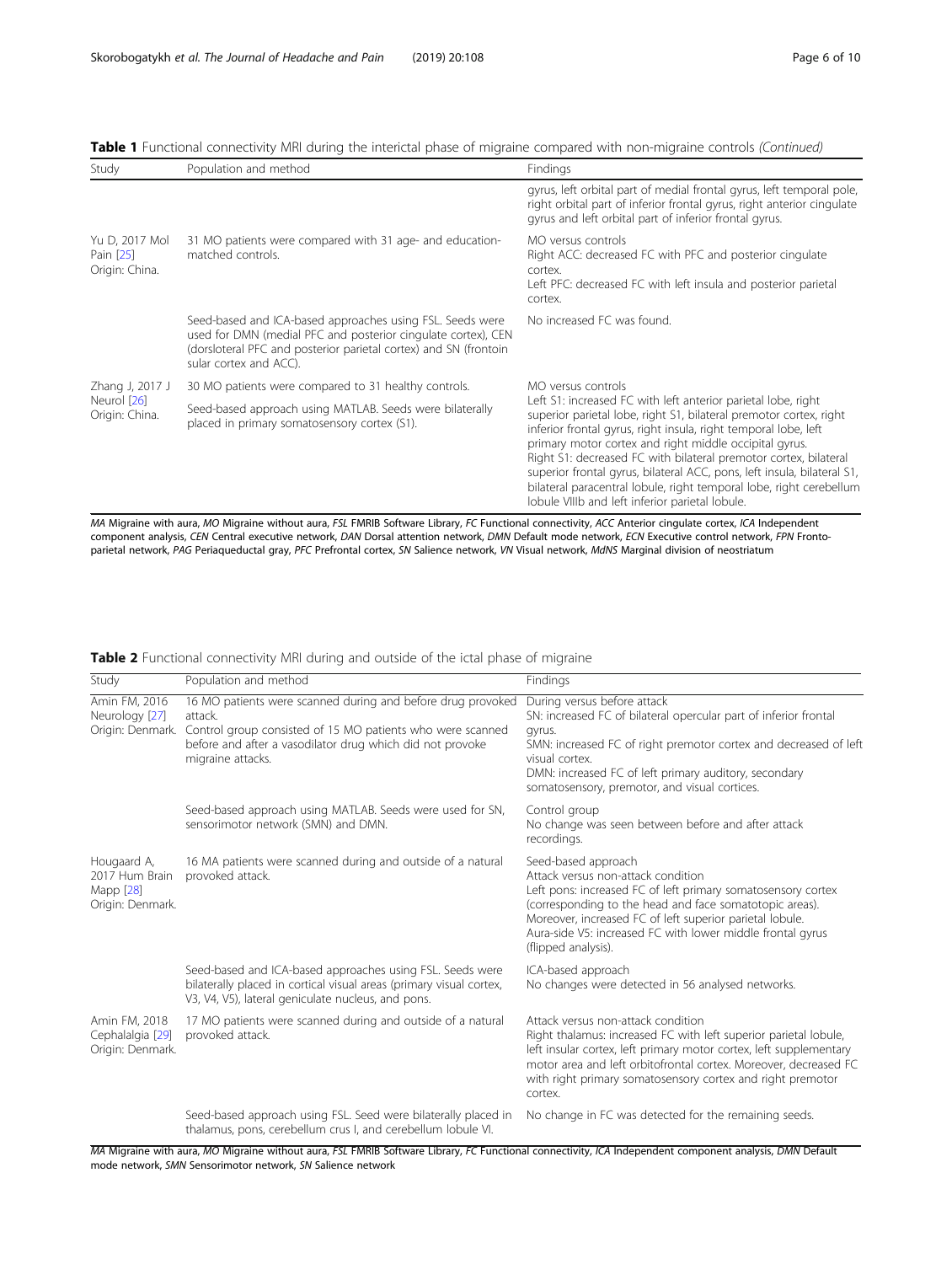<span id="page-6-0"></span>

showed altered connectivity during the attack versus outside of the attack: salience network [[27\]](#page-9-0), somatosensory network [[27\]](#page-9-0), default mode network [\[27](#page-9-0)], left pons [[28\]](#page-9-0) and right thalamus [[29\]](#page-9-0). All areas with abnormal connectivity to the above-mentioned networks and areas are shown in Table [2](#page-5-0).

### Discussion

Based on this first systematic review of isolated conventional FC studies in migraine, we report that several areas and networks throughout the brain, brainstem and cerebellum showed altered connectivity in interictal and ictal migraine studies.

The findings are very diverse, with change in FC in many area thought to relevant for migraine as well as several other areas. The fact that almost all published studies report changes to some degree in all areas studied makes it difficult to gather the results into a coherent model, of specific activation patterns of activation in migraine.

All included studies (Tables [1](#page-2-0) and [2](#page-5-0)) shared many characteristics; they used a 3 T MRI scanner, same type of patients (either MA or MO according to the International Classification of Headache Disorders criteria) and controls and in addition analyzed data using almost similar approaches (ICA or seed-based) in either the FSL or MATLAB-based software packages. Seed-based

analysis can be affected by the chosen seed. Alterations in the default mode network (DMN) is most frequently reported. However, selection of different seed coordinates for DMN could potentially be the reason why FC changes in the DMN are different across studies. The strength of ICA is that it is independent of seed selection and more reproducible findings should be expected. The ICA-approach has been used in 10 studies and even in these studies different findings were reported.

Migraine is a heterogeneous disorder (with different disease duration, attack frequency, co-morbidity, effect of treatment, presence of aura), which might cause variation in results between studies. We did, however, only include studies where headache was diagnosed according to strict and uniform International Classification of Headache Disorders criteria.

In recent resting-state fMRI studies supplementary analyses like the Granger causality  $[30-32]$  $[30-32]$  $[30-32]$  $[30-32]$  $[30-32]$  have been introduced to investigate if FC changes can be linked to migraine phenotypes in the examined populations, but even here findings cannot be reproduced. As it is clear from Additional file [1](#page-7-0) the findings are scattered and show very little overlap (Additional file [1\)](#page-7-0). Moreover, none of the reported FC changes may be specific for migraine as other studies reported similar or exact same network changes in several other conditions, including fibromyalgia [\[33](#page-9-0)], Parkinsonian syndromes [[34,](#page-9-0) [35](#page-9-0)]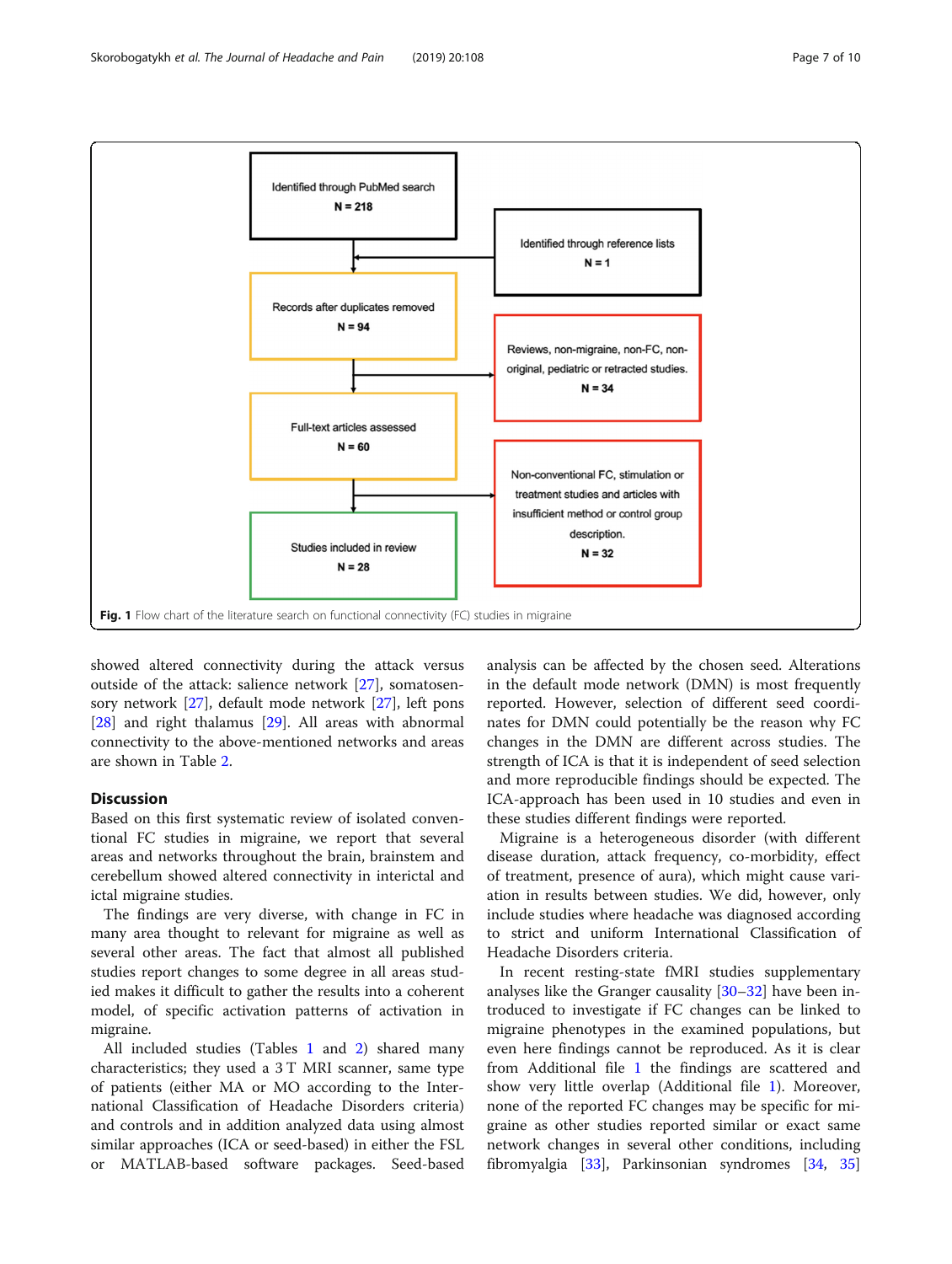<span id="page-7-0"></span>

altered consciousness states [\[36\]](#page-9-0), systemic lupus [[37](#page-9-0)] and chronic hepatitis C virus infection [\[38](#page-9-0)]. Thus, it can be suspected that this FC method is at all not reproducible, which may be due to lack of sensitivity and specificity. Furthermore, to the best of our knowledge no sample size or power calculation guidelines are available for resting-state FC, with the consequence that a meaningful sample size for a resting-state FC study remains unknown. To avoid spurious findings, it would be useful to consider either sharing of data or joining patients in multicenter studies to allow for better and more reproducible studies.

As is already the norm for clinical trials, FC studies should be based on publically available protocols. It is also noteworthy that since very few studies report "negative results" or no changes in FC, primary endpoints should be chosen before initiating studies, as is already the case for randomized clinical trials (RCT). The fact that few (if any) results are reproducible, strongly suggest that stricter methodological guidelines for FC studies are warranted.

Almost half of the presented studies included only MO patients which gives a total sum of 348 MO patients, where 120 MA patients can be calculated in our tables. The FC method may be useful for the study of specific sub-types of migraine if these are clearly selected beforehand, preferable based on a calculation of the necessary number of patients, and with a clear hypothesis to be tested.

The FC method is very versatile and may potentially help improve our understanding of underlying disease mechanisms and even define biomarkers or migraine. Based on this systematic review, we suggest that the current lack of uniform study design, a priori hypothesis and diverse analyses and terminology makes it difficult to apply the available data for a coherent understanding of migraine.

#### Conclusions

Imaging, including FC studies could potentially help improve our understanding of underlying disease mechanisms, but so far no reproducible biomarkers of migraine have been identified. Future FC studies should either pool existing data to extract information about sub-phenotypes of migraine patients or follow guidelines similar to RCT guidelines in case of design of new FC studies.

#### Supplementary information

Supplementary information accompanies this paper at [https://doi.org/10.](https://doi.org/10.1186/s10194-019-1047-3) [1186/s10194-019-1047-3.](https://doi.org/10.1186/s10194-019-1047-3)

Additional file 1: Table S2. Schematic overview of regions with an altered functional connectivity to the examined networks throughout 25 studies of interictal migraine compared with healthy volunteers

#### Abbreviations

ACC: Anterior cingulate cortex; CEN: Central executive network; DAN: Dorsal attention network; DMN: Default mode network; ECN: Executive control network; FC: Functional connectivity; fMRI: Functional magnetic resonance imaging; FPN: Fronto-parietal cortex; FSL: FMRIB Software Library; ICA: Independent component analysis; MA: Migraine with aura; MdNS: Marginal division of neostriatum; MO: Migraine without aura; MOH: Medication overuse headache; PAG: Periaqueductal gray; PFC: Prefrontal cortex; RCT: Randomized clinical trials; S1: Primary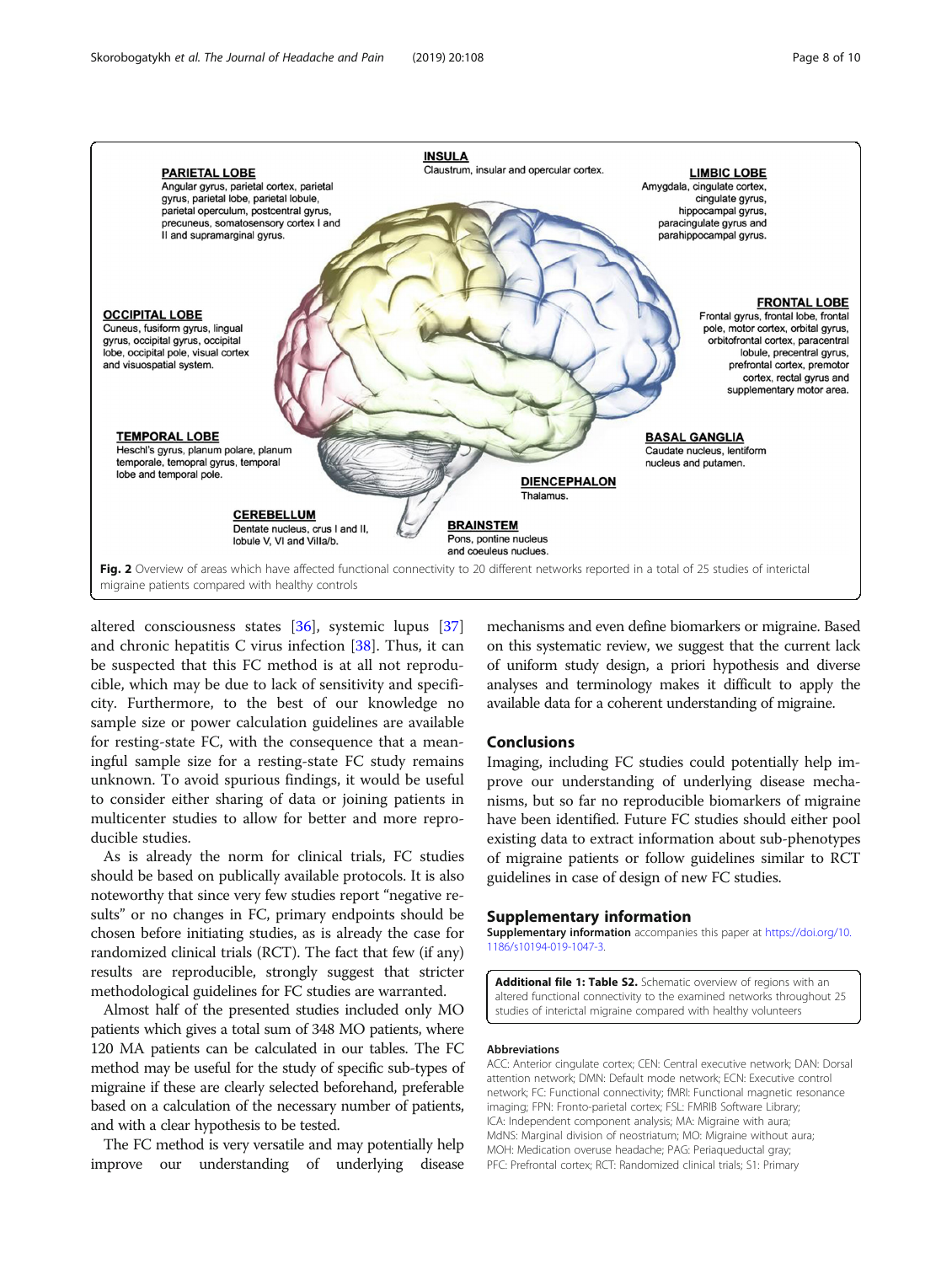<span id="page-8-0"></span>somatosensory cortex; SMN: Sensorimotor network; SN: Salience network; VN: Visual network

#### Acknowledgements

Authors thank Prof. Paolo Martelletti for organizing this EHF-SAS working group.

#### Authors' contributions

All authors contributed equally. KS, WSvH, DD, AP, AS, BMI, EB, IS, LDA, and LF are junior fellows, while SS, JMH and FMA are senior fellows of EHF-SAS. All authors contributed with data interpretation, drafting, revision of the manuscript and approved the final manuscript.

#### Funding

The article-processing charges for the article has been sponsored by the European Headache Federation.

#### Availability of data and materials

All included references in the present review article are available on the Internet.

#### Ethics approval and consent to participate

Not applicable.

#### Consent for publication

Not applicable.

#### Competing interests

KS has received personal fees, honoraria for lecturing or travel grants from TEVA, Novartis, Alder, Roche, and Allergan. SS has received personal fees, honoraria for lecturing or travel grants from Allergan, Eli Lilly, TEVA, and Novartis. FMA has participated in advisory boards and/or received personal fees, honoraria for lecturing or travel grants from Eli Lilly, TEVA, and Novartis. All authors (WSvH, DD, AP, AS, BMI, EB, IS, LDA, LF, and JMH) reports no competing interests.

#### Author details

<sup>1</sup>University Headache Clinic, Moscow, Russia. <sup>2</sup>Department of Neuroscience, Erasmus MC, Rotterdam, The Netherlands. <sup>3</sup>Department of Applied Clinical Sciences and Biotechnology, University of L'Aquila, L'Aquila, Italy. Department of Neurology, Sechenov University, Moscow, Russia. <sup>5</sup>Sapienza University of Rome, Rome, Italy. <sup>6</sup>Internal Medicine Unit, Sant' Andrea Hospital, Sapienza University of Rome, Rome, Italy. <sup>7</sup>Neurology Department, Military Medical Academy, St. Petersburg, Russia. <sup>8</sup>Clinical Unit of Neurology, Department of Medical Sciences, University Hospital and Health Services of Trieste, University of Trieste, Trieste, Italy. <sup>9</sup>Department of Clinical and Molecular Medicine, Faculty of Medicine and Psychology, Rome, Italy. <sup>10</sup>Clinical Neurology Section, Department of Applied Clinical Sciences and Biotechnology, University of L'Aquila, L'Aquila, Italy. 11Danish Headache Center, Department of Neurology, Rigshospitalet Glostrup, University of Copenhagen, Valdemar Hansens Vej 5, Glostrup, 2600 Copenhagen, Denmark.

#### Received: 23 May 2019 Accepted: 12 September 2019 Published online: 20 November 2019

#### References

- 1. Mainero C, Boshyan J, Hadjikhani N (2011) Altered functional magnetic resonance imaging resting-state connectivity in periaqueductal gray networks in migraine. Ann Neurol 70:838–845
- Schwedt TJ, Chiang CC, Chong CD, Dodick DW (2015) Functional MRI of migraine. Lancet Neurol 14:81–91
- 3. Yuan K, Qin W, Liu P, Zhao L, Yu D, Zhao L, Dong M, Liu J, Yang X, von Deneen KM, Liang F, Tian J (2012) Reduced fractional anisotropy of corpus callosum modulates inter-hemispheric resting state functional connectivity in migraine patients without aura. PLoS One 7:e45476
- Russo A, Tessitore A, Giordano A, Corbo D, Marcuccio L, De Stefano M, Salemi F, Conforti R, Esposito F, Tedeschi G (2012) Executive restingstate network connectivity in migraine without aura. Cephalalgia 32: 1041–1048
- Jin C, Yuan K, Zhao L, Zhao L, Yu D, von Deneen KM, Zhang M, Qin W, Sun W, Tian J (2013) Structural and functional abnormalities in migraine patients without aura. NMR Biomed 26:58–64
- Kue T, Yuan K, Zhao L, Yu D, Zhao L, Dong T, Cheng P, von Deneen KM, Qin W, Tian J (2012) Intrinsic brain network abnormalities in migraines without aura revealed in resting-state fMRI. PLoS One 7: e52927
- 7. Xue T, Yuan K, Cheng P, Zhao L, Zhao L, Yu D, Dong T, von Deneen KM, Gong Q, Qin W, Tian J (2013) Alterations of regional spontaneous neuronal activity and corresponding brain circuit changes during resting state in migraine without aura. NMR Biomed 26:1051–1058
- 8. Tessitore A, Russo A, Giordano A, Conte F, Corbo D, De Stefano M, Cirillo S, Cirillo M, Esposito F, Tedeschi G (2013) Disrupted default mode network connectivity in migraine without aura. J Headache Pain 14:89
- 9. Schwedt TJ, Schlaggar BL, Mar S, Nolan T, Coalson RS, Nardos B, Benzinger T, Larson-Prior LJ (2013) Atypical resting-state functional connectivity of affective pain regions in chronic migraine. Headache 53:737–751
- 10. Hadjikhani N, Ward N, Boshyan J, Napadow V, Maeda Y, Truini A, Caramia F, Tinelli E, Mainero C (2013) The missing link: enhanced functional connectivity between amygdala and visceroceptive cortex in migraine. Cephalalgia 33:1264–1268
- 11. Yuan K, Zhao L, Cheng P, Yu D, Zhao L, Dong T, Xing L, Bi Y, Yang X, von Deneen KM, Liang F, Gong Q, Qin W, Tian J (2013) Altered structure and resting-state functional connectivity of the basal ganglia in migraine patients without aura. J Pain 14:836–844
- 12. Moulton EA, Becerra L, Johnson A, Burstein R, Borsook D (2014) Altered hypothalamic functional connectivity with autonomic circuits and the locus coeruleus in migraine. PLoS One 9:e95508
- 13. Tessitore A, Russo A, Conte F, Giordano A, De Stefano M, Lavorgna L, Corbo D, Caiazzo G, Esposito F, Tedeschi G (2015) Abnormal connectivity within executive resting-state network in migraine with aura. Headache 55:794–805
- 14. Zhang J, Su J, Wang M, Zhao Y, Yao Q, Zhang Q, Lu H, Zhang H, Wang S, Li GF, Wu YL, Liu FD, Shi YH, Li J, Liu JR, Du X (2016) Increased default mode network connectivity and increased regional homogeneity in migraineurs without aura. J Headache Pain 17:98
- 15. Coppola G, Di Renzo A, Tinelli E, Lepre C, Di Lorenzo C, Di Lorenzo G, Scapeccia M, Parisi V, Serrao M, Colonnese C, Schoenen J, Pierelli F (2016) Thalamo-cortical network activity between migraine attacks: insights from MRI-based microstructural and functional resting-state network correlation analysis. J Headache Pain 17:100
- 16. Niddam DM, Lai KL, Fuh JL, Chuang CY, Chen WT, Wang SJ (2016) Reduced functional connectivity between salience and visual networks in migraine with aura. Cephalalgia 36:53-66
- 17. Tedeschi G, Russo A, Conte F, Corbo D, Caiazzo G, Giordano A, Conforti R, Esposito F, Tessitore A (2016) Increased interictal visual network connectivity in patients with migraine with aura. Cephalalgia 36:139–147
- 18. Chen Z, Chen X, Liu M, Liu S, Shu S, Ma L, Yu S (2016) Altered functional connectivity of the marginal division in migraine: a resting-state fMRI study. J Headache Pain 17(1):89 Epub 2016 Sep 26. PubMed PMID: 27670428; PubMed Central PMCID: PMC5037100
- 19. Hodkinson DJ, Veggeberg R, Kucyi A, van Dijk KR, Wilcox SL, Scrivani SJ, Burstein R, Becerra L, Borsook D (2017) Cortico-cortical connections of primary sensory areas and associated symptoms in migraine. eNeuro 3. <https://doi.org/10.1523/ENEURO.0163-16.2016>
- 20. Androulakis XM, Krebs K, Peterlin BL, Zhang T, Maleki N, Sen S, Rorden C, Herath P (2017) Modulation of intrinsic resting-state fMRI networks in women with chronic migraine. Neurology 8(9):163–169
- 21. Lo Buono V, Bonanno L, Corallo F, Pisani LR, Lo Presti R, Grugno R, Di Lorenzo G, Bramanti P, Marino S (2017) Functional connectivity and cognitive impairment in migraine with and without aura. J Headache Pain 18:72
- 22. Hougaard A, Amin FM, Magon S, Sprenger T, Rostrup E, Ashina M (2015) No abnormalities of intrinsic brain connectivity in the interictal phase of migraine with aura. Eur J Neurol 22:702–e46
- 23. Chen Z, Chen X, Liu M, Liu S, Ma L, Yu S (2017) Disrupted functional connectivity of periaqueductal gray subregions in episodic migraine. J Headache Pain 18:36
- 24. Chen Z, Chen X, Liu M, Dong Z, Ma L, Yu S (2017) Altered functional connectivity of amygdala underlying the neuromechanism of migraine pathogenesis. J Headache Pain 18:7